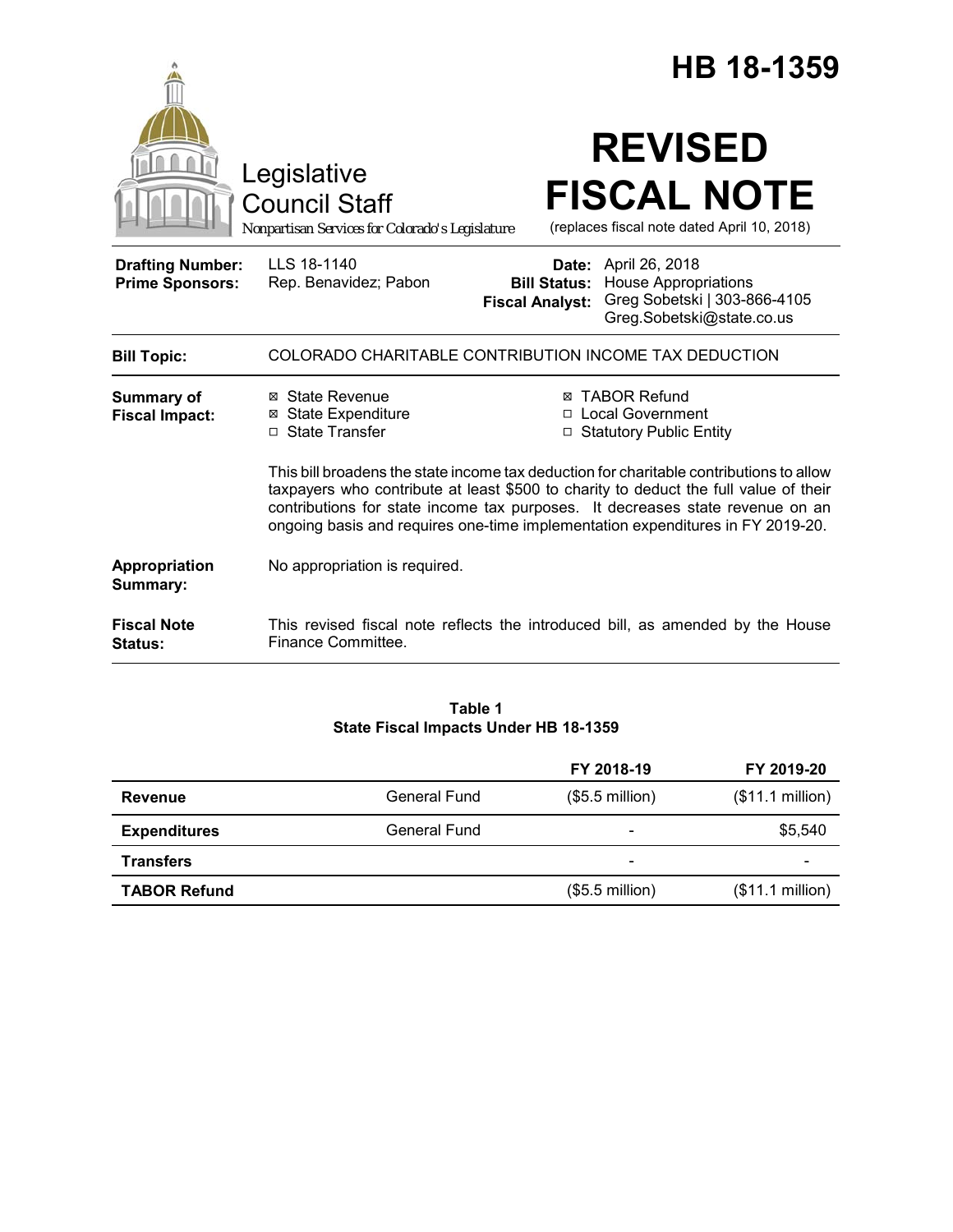April 26, 2018

#### **Summary of Legislation**

Under current law, taxpayers who take the standard deduction on their federal tax return are able to claim a state income tax deduction for contributions to qualifying charities that exceed \$500. Beginning in tax year 2019, this bill allows these taxpayers to claim a state income tax deduction on the full value of their contributions, including the first \$500. As under current law, taxpayers who claim the standard deduction and contribute less than \$500 to charity are not allowed a state income tax deduction for their contributions.

The Colorado income tax is based on federal taxable income. Taxpayers who claim itemized deductions on their federal tax return are able to deduct contributions to qualifying charities. These deductions carry through to the state level under current law.

## **Background and Assumptions**

**Current law deduction.** The state deduction for charitable contributions was claimed on 155,704 tax returns for tax year 2015, the most recent year for which data are available. In total, \$243.2 million was deducted from taxable income, representing an average of \$2,062 in charitable contributions per taxpayer taking the deduction, of which \$1,562 was deductible. This population is assumed to grow consistent with the state's population and reach 164,600 taxpayers in 2019.

**Tax Cuts and Jobs Act (TCJA).** President Trump signed the TCJA into law in December 2017. The TCJA expands the federal standard deduction and makes changes to a number of the federal itemized deductions. It is expected to cause certain taxpayers who would otherwise have itemized deductions on their federal tax return to take the standard deduction instead.

Migration of taxpayers who had previously itemized deductions to the federal standard deduction will increase the revenue loss attributable to the state charitable contributions deduction. However, these impacts are assumed to occur as a result of the TCJA regardless of whether this bill is adopted. Therefore, they are not identified as impacts of this bill in this fiscal note.

**Affected populations.** This bill is expected to allow new or expanded state income tax deductions to two groups of taxpayers:

- taxpayers who previously took the federal standard deduction and claimed the current law charitable contributions deduction because they donated more than \$500 to charity; and
- taxpayers who previously itemized deductions of at least \$500 for charitable contributions but who are expected to take the federal standard deduction and the state income tax deduction beginning in 2018 under current law as a result to changes in federal tax policy under the TCJA.

These two populations are summarized in Table 2. Population estimates were based on actual taxpayer data for tax year 2015 and are increased by actual and forecast Colorado population growth.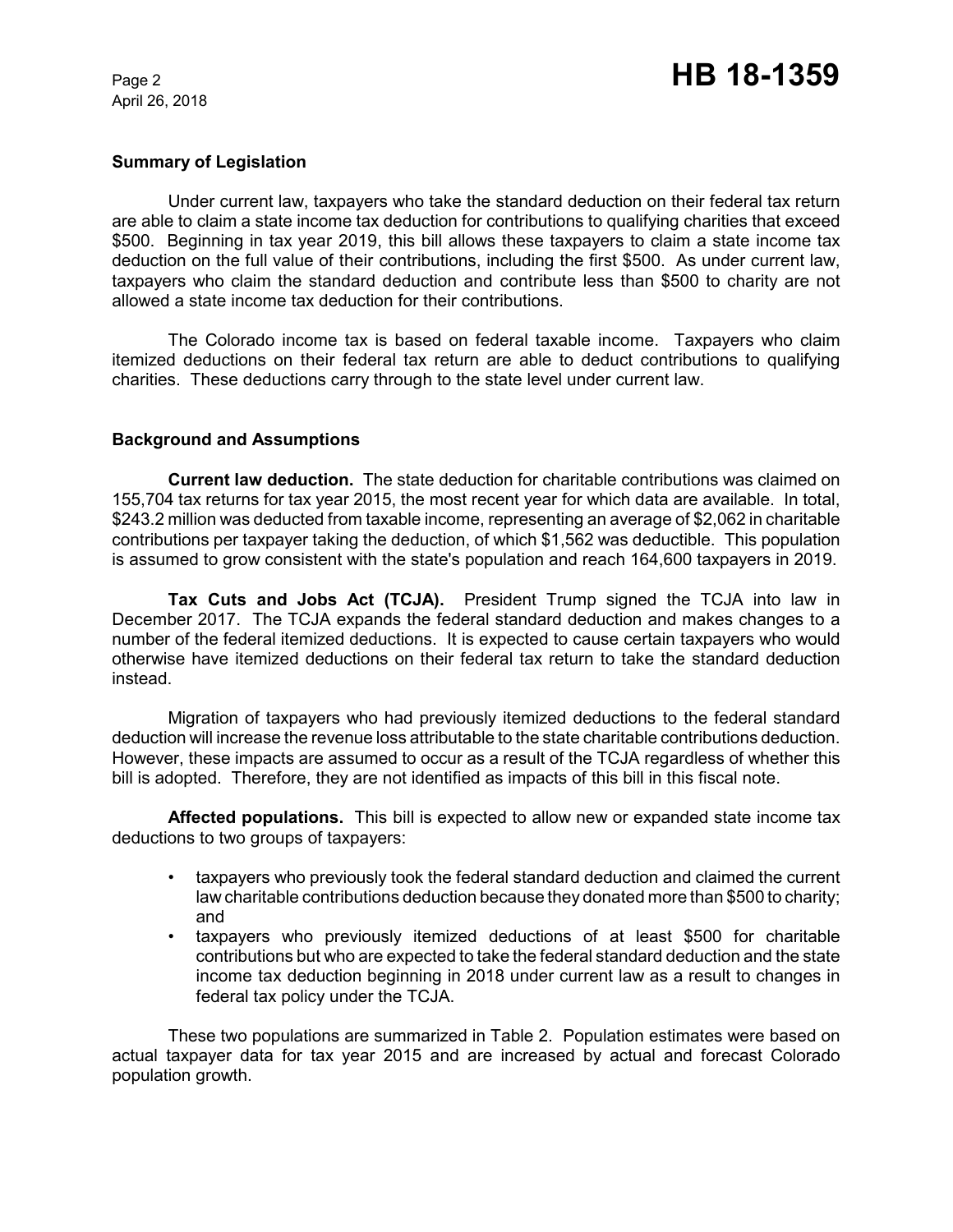|                                                                                                                                 | Number of<br><b>Taxpayers</b> | Average<br><b>Deduction</b> | Average<br><b>Tax Impact</b> | Total<br><b>Tax Impact</b> |
|---------------------------------------------------------------------------------------------------------------------------------|-------------------------------|-----------------------------|------------------------------|----------------------------|
| Took standard deduction and claimed state<br>charitable contribution deduction before TCJA                                      | 164.600                       | \$500                       | \$23.15                      | $($3.8$ million)           |
| Had previously itemized; expected to take<br>standard deduction and claim state charitable<br>contribution deduction under TCJA | 311.300                       | \$500                       | \$23.15                      | $($7.2$ million)           |
| Total                                                                                                                           | 475.900                       | \$500                       | \$23.15                      | (\$11.0 million)           |

#### **Table 2 2019 Taxpayer Impacts Under HB 18-1359**\*

*\* Table captures only taxpayer impacts attributable to HB 18-1359; the full amount of deductions is not presented. Impacts presented on a tax year basis; Table 1 presents tax year impacts accrued to the appropriate fiscal years.*

The taxpayers who will claim the broadened state income tax deduction in this bill are assumed to claim the deduction under current law and the TCJA. Therefore, the bill is not expected to increase the volume of state tax forms remitted to the Department of Revenue (DOR).

## **State Revenue**

This bill is expected to reduce General Fund income tax revenue by \$5.5 million in FY 2018-19 and \$11.1 million in FY 2019-20 and subsequent fiscal years. The amount for FY 2018-19 represents a half-year impact for tax year 2019. Details regarding taxpayer populations and tax impacts are presented in the Background and Assumptions section of this fiscal note.

# **TABOR Refund**

This bill reduces state revenue from income taxes, which will reduce the amount of money required to be refunded under TABOR by \$5.5 million for FY 2018-19 and \$11.1 million in FY 2019-20. Since the bill reduces General Fund revenue and the refund obligation by equal amounts, there is no net impact on the amount of money available in the General Fund for the budget. However, the bill will reduce money for the General Fund budget in the future during years when the state does not collect revenue above the TABOR limit. State revenue subject to TABOR is not estimated for years beyond FY 2019-20.

# **State Expenditures**

This bill is expected to require one-time General Fund expenditures of \$5,540 in FY 2019-20 only. State expenditures are summarized in Table 3 and described below. The bill is not expected to generate new expenditures for taxpayer service costs because the population of taxpayers able to access the income tax deduction is not expected to change.